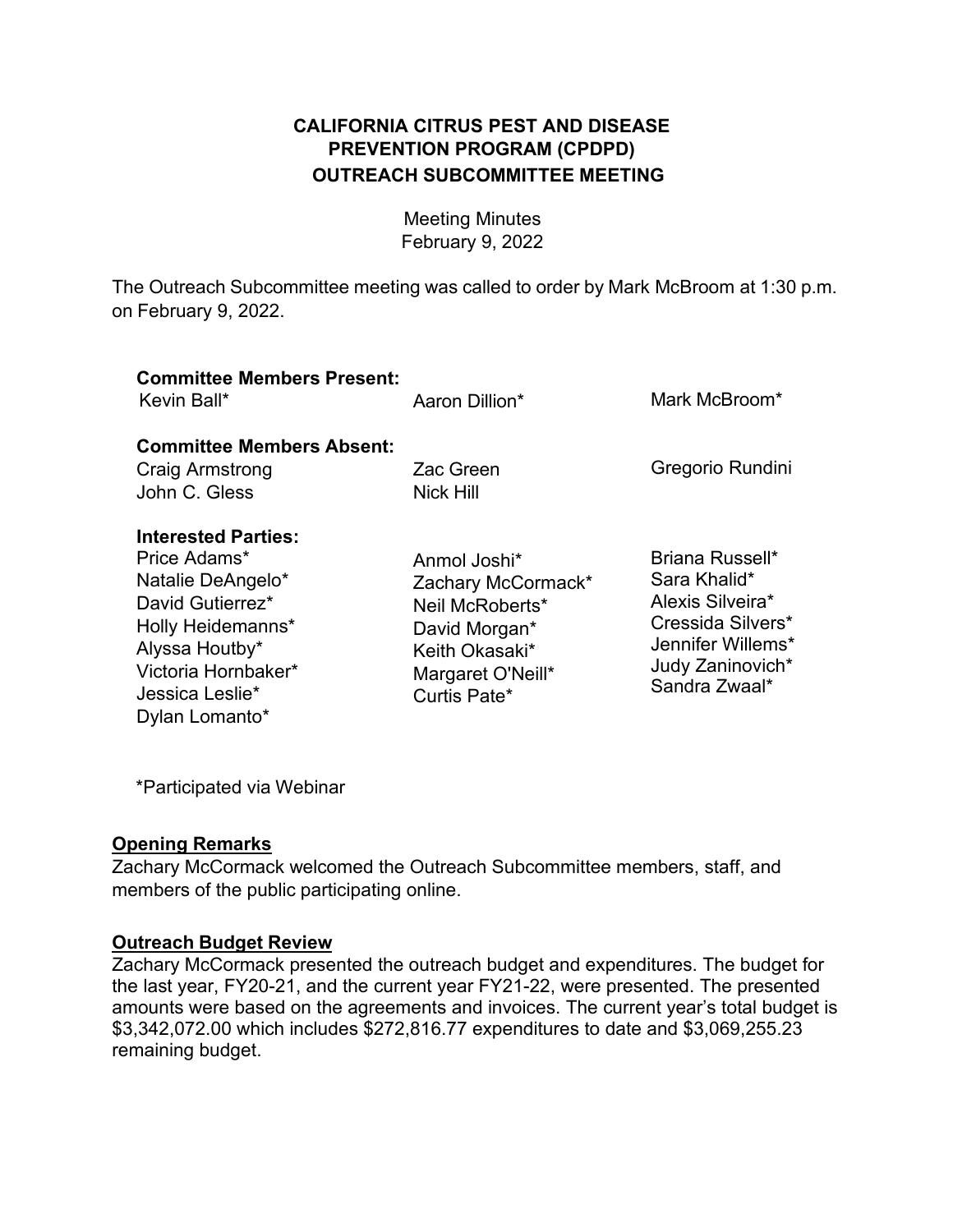# **Update on Strategy Priority 5-Outreach and Collaboration**

### Overview of Current and Upcoming Activities

 activities. Natalie DeAngelo proceeded with the update. As a result of the Riverside of Pest Control Advisors - Spring Summit and the World Ag Expo which featured live presentations and booths with information on Asian citrus psyllid (ACP) and On behalf of Nuffer Smith Tucker (NST), Price Adams introduced a new member of their team, Holly Heidemanns. Holly will be responsible for elected officials outreach quarantine zone expansion in January, a virtual meeting was held between the Riverside County Agricultural Commissioner, Grower Liaison Tom Mullen, and growers in the region. Outreach activities in previous months included the California Association huanglongbing (HLB).

 information on ACP and HLB to support the work of the California Department of Food and Agriculture (CDFA) field staff. Upcoming activities include a Grower Liaison meeting, production of the annual report, participation at the California Citrus Mutual refresh of the [CaliforniaCitrusThreat.org](https://CaliforniaCitrusThreat.org) website content and user experience. NST continues to coordinate Facebook ads and deliver residential door hangers with Citrus Showcase, development of a social media influencer campaign, participation in Ag Day at the Capitol, and facilitation of the Science Advisory Panel, as well as a

### Citrus Pest and Disease Prevention Program Logo Refresh

 Natali DeAngelo presented new Citrus Pest and Disease Prevention Program (CPDPP) logo design ideas. Mark McBroom suggested presenting the logo ideas at the full committee meeting before replacing the existing CPDPP logo.

## University of California Outreach Update

Neil McRoberts reported that the University of California is looking forward to filling the

# position previously held by Dr. Monique Rivera.<br><u>California Citrus Manual Outreach Update</u>

 Subcommittee. Currently, they are in search of new people to interview at the Citrus Alexis Silveira announced she will be the new contact person for the Outreach showcase for a podcast.

#### Grower Liaison Update

 and Santa Barbara counties continue to reach out to growers to assist with areawide Sara Khalid noted that Kern County has had no new ACP detections since December 2021. Southern Tulare County had new detection of single adult ACP in a residential trap, with no commercial groves nearby. Grower Liaisons for Madera, Fresno, Ventura, grower treatment activities. Sandra Zwaal is coordinating with San Bernardino County growers for meetings and workshops in June before the areawide treatment activities begin. She is also working with San Diego County to host a workshop on ACP identification.

#### Open Discussion and Brainstorming